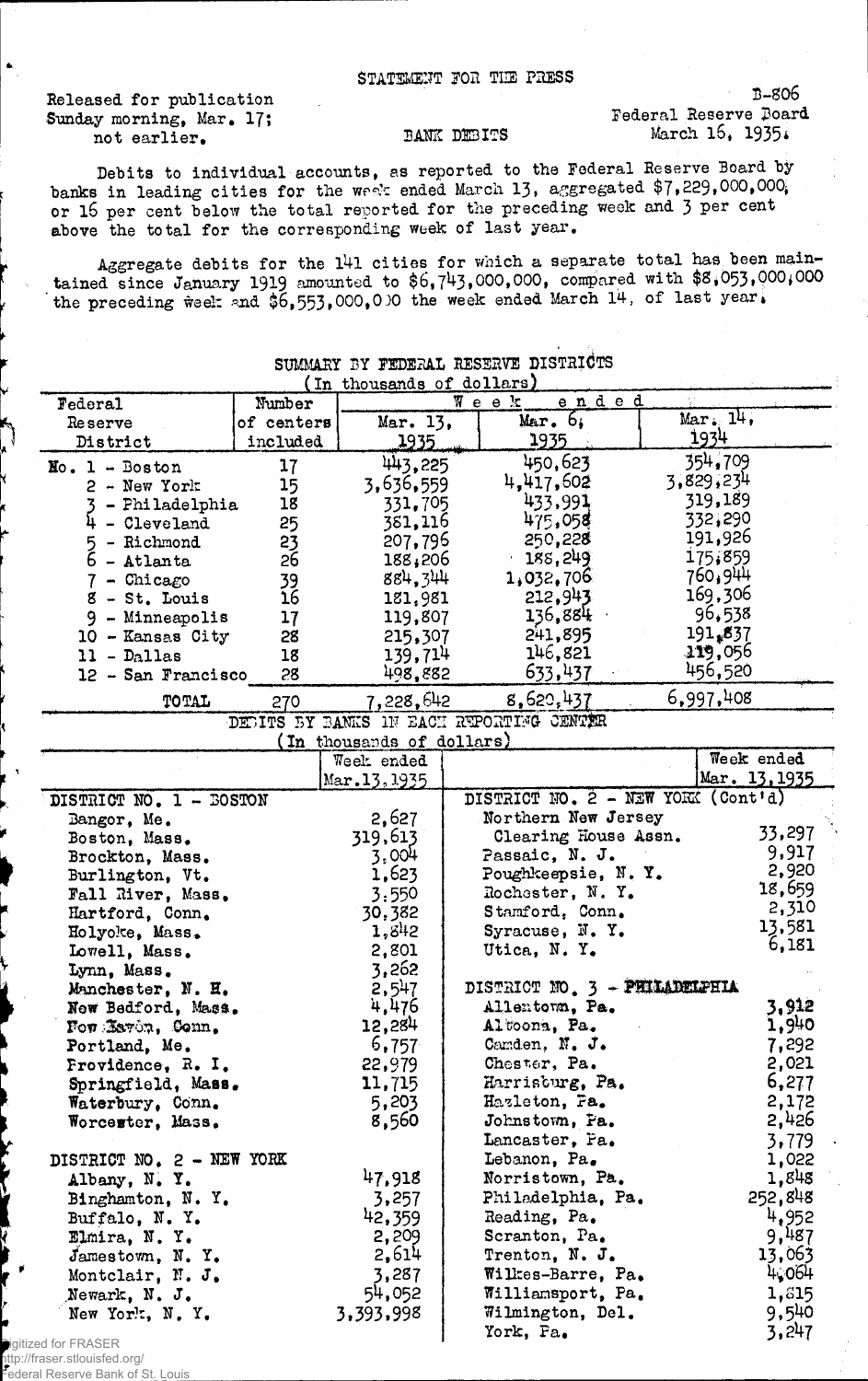DEBITS BY BANKS IN EACH REPORTING CENTER

|                                   | DEDITED DI DENTO IN DECIL TOT<br>(In thousands of dollars) |                                     | $B-806a$      |
|-----------------------------------|------------------------------------------------------------|-------------------------------------|---------------|
|                                   | Week ended                                                 |                                     | Week ended    |
|                                   | Mar.13, 1935                                               |                                     | Mar. 13, 1935 |
|                                   |                                                            | DISTRICT NO. 6 - ATLANTA (Cont'd)   |               |
| DISTRICT NO. 4 - CLEVELAND        | 10,308                                                     | Elberton, Ga.                       | 199           |
| Akron, Ohio                       | 1,406                                                      | Hattiesburg, Miss.                  | 791           |
| Butler, Pa.                       | 5,629                                                      | Jackson, Mich.                      | 6,228         |
| Canton, Ohio                      |                                                            | Jacksonville, Fla.                  | 12,870        |
| Cincinnati, Ohio                  | 59,278                                                     | Knoxville, Tenn.                    | 4,329         |
| Cleveland, Ohio                   | 82,890                                                     | Macon, Ga.<br>$\sim 100$ km $^{-1}$ | 2,418         |
| Columbus, Ohio                    | 38,940                                                     | Meridian, Miss.                     | 1,606         |
| Dayton, Ohio                      | 11,558                                                     | Miami, Fla.                         | 7,917         |
| Erie, Pa.                         | 4,480<br>643                                               | Mobile, Ala.                        | 5,242         |
| Franklin, Pa.                     | 967                                                        | Montgomery, Ala.                    | 4,966         |
| Greensburg, Pa.                   |                                                            | Nashville, Tenn.                    | 17,197        |
| Hamilton, Ohio                    | 1,933                                                      | Newnan, Ga.                         | 366           |
| Homestead, Pa.                    | 445                                                        | New Orleans, La.                    | 48,190        |
| Lexington, Ky.                    | 3,970                                                      | Pensacola, Fla.                     | 1,195         |
| Lima, Ohio                        | 1,946<br>618                                               | Savannah, Ga.                       | 5,597         |
| Lorain, Ohio                      | 1,605                                                      | Tampa, Fla.                         | 5,340         |
| Middletown, Ohio                  | 1,866                                                      | Valdosta, Ga.                       | 603           |
| Oil City, Pa.                     |                                                            | Vicksburg, Miss.                    | 1,583         |
| Pittsburgh, Pa.                   | 113,884                                                    |                                     |               |
| Springfield, Ohio                 | 2,918<br>1,516                                             | DISTRICT NO. 7 - CHICAGO            |               |
| Steubenville, Ohio                | 18,109                                                     | Adrian, Mich.                       | 546           |
| Toledo, Ohio                      | 1,699                                                      | Aurora, Ill.                        | 1,484         |
| Warren, Ohio                      | 5,581                                                      | Battle Creek, Mich.                 | 2,157         |
| Wheeling, W. Va.                  | 7,525                                                      | Bay City, Mich.                     | 1,847         |
| Youngstown, Ohio                  | 1,402                                                      | Bloomington, Ill.                   | 2,290         |
| Zanesville, Ohio                  |                                                            | Cedar Rapids, Iowa                  | 4,866         |
|                                   |                                                            | Champaign-Urbana, Ill.              | 2,040         |
| DISTRICT NO, 5 - RICHMOND         | 2,025                                                      | Chicago, Ill.                       | 530,748       |
| Asheville, N.C.                   | 56,964                                                     | Clinton, Iowa                       | 1,036         |
| Baltimore, Md.                    | 2,794                                                      | Danville, Ill.                      | 1,578         |
| Charleston, S. C.                 | 8,142                                                      | Davenport, Iowa                     | 3,237         |
| Charleston, W. Va.                | 11,097                                                     | Decatur, Ill.                       | 2,572         |
| Charlotte, N.C.                   | 4,760                                                      | Des Moines, Iowa                    | 18,903        |
| Columbia, S. C.                   | 1,502                                                      | Detroit, Mich.                      | 150,082       |
| Cumberland, Md.                   | 1,231                                                      | Dubuque, Iowa                       | 1,593         |
| Danville, Va.                     | 4,320                                                      | Elgin, Ill.                         | 1,193         |
| Durham, N.C.                      | 2,914                                                      | Flint, Mich.                        | 4,529         |
| Greensboro, N. C.                 | 3,833                                                      | Fort Wayne, Ind.                    | 5,207         |
| Greenville, S. C.                 | 1,433                                                      | Gary, Ind.                          | 2,430         |
| Hagerstown, Md.                   | 2,765                                                      | Grand Rapids, Mich.                 | 8,832         |
| Huntington, W. Va.                | 2,582                                                      | Green Bay, Wis.                     | 2,027         |
| Lynchburg, Va.                    | 1,546                                                      | Hammond, Ind.                       | 690           |
| Newport News, Va.                 | 10,220                                                     | Indianapolis, Ind.                  | 30,867        |
| Norfolk, Va.                      | 749                                                        | Jackson, Mich.                      | 2,041         |
| Portsmouth, Va.<br>Raleigh, N. C. | 4,814                                                      | Kalamazoo, Mich.                    | 3,205         |
| Richmond, Va.                     | 26,324                                                     | Lansing, Mich.                      | 3,871         |
| Roanoke, Va.                      | 4,020                                                      | Manitowoc, Wis.                     | 1,372         |
| $\sqrt{N_{\rm a}$ shington, D. C. | 45,292                                                     | Mason City, Iowa                    | 1,643         |
| Wilmington, N. C.                 | 1,909                                                      | Milwaukee, Wis.                     | 48,076        |
| Winston-Salem, $N. C.$            | 6,560                                                      | Moline, Ill.                        | 879           |
|                                   |                                                            | Muscatine, Iowa                     | 531           |
| DISTRICT NO. 6 - ATLANTA          |                                                            | Oshkosh, Wis.                       | 1,906         |
|                                   | 623                                                        | Peoria, Ill.                        | 9,344         |
| Albany, Ga.                       | 33,818                                                     | Rockford, Ill.                      | 3,735         |
| Atlanta, Ga.                      | 4,158                                                      | Saginaw, Mich.                      | 3,268         |
| Augusta, Ga.                      | 12,730                                                     | Sheboygan, Wis.                     | 2,061         |
| Birmingham, Ala.                  | 411                                                        | Sioux City, Iowa                    | 7,853         |
| / Brunswick, Ga.                  | 6,890                                                      | South Bend, Ind.                    | 5,337         |
| Chattanooga, Tenn.                | 2,406                                                      | Springfield, Ill.                   | 4,028         |
| Columbus, Ga.                     | 533                                                        | Terre Haute, Ind.                   | 3,652         |
| Dothan, Ala.                      |                                                            | Waterloo, Iowa                      | 2,967         |

Digitized for FRASER

 $\leftrightarrow$  .

٤.

 $\lambda$ 

È

|<br>| +

٠,

http://fraser.stlouisfed.org/ Federal Reserve Bank of St. Louis